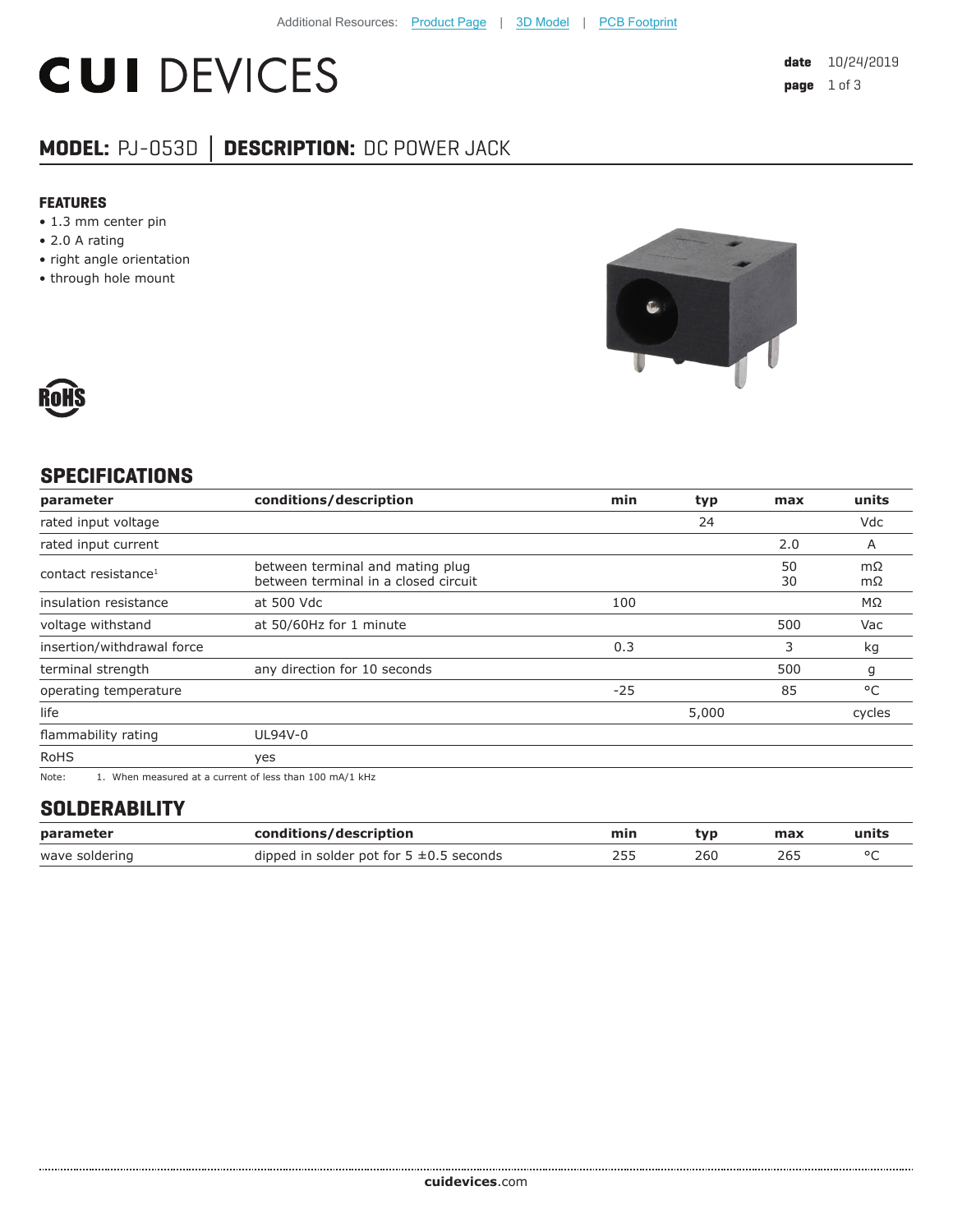### **MECHANICAL DRAWING**



Note: 1. All specifications measured at 10~35°C, humidity at 45~85%, under standard atmospheric pressure, unless otherwise noted.